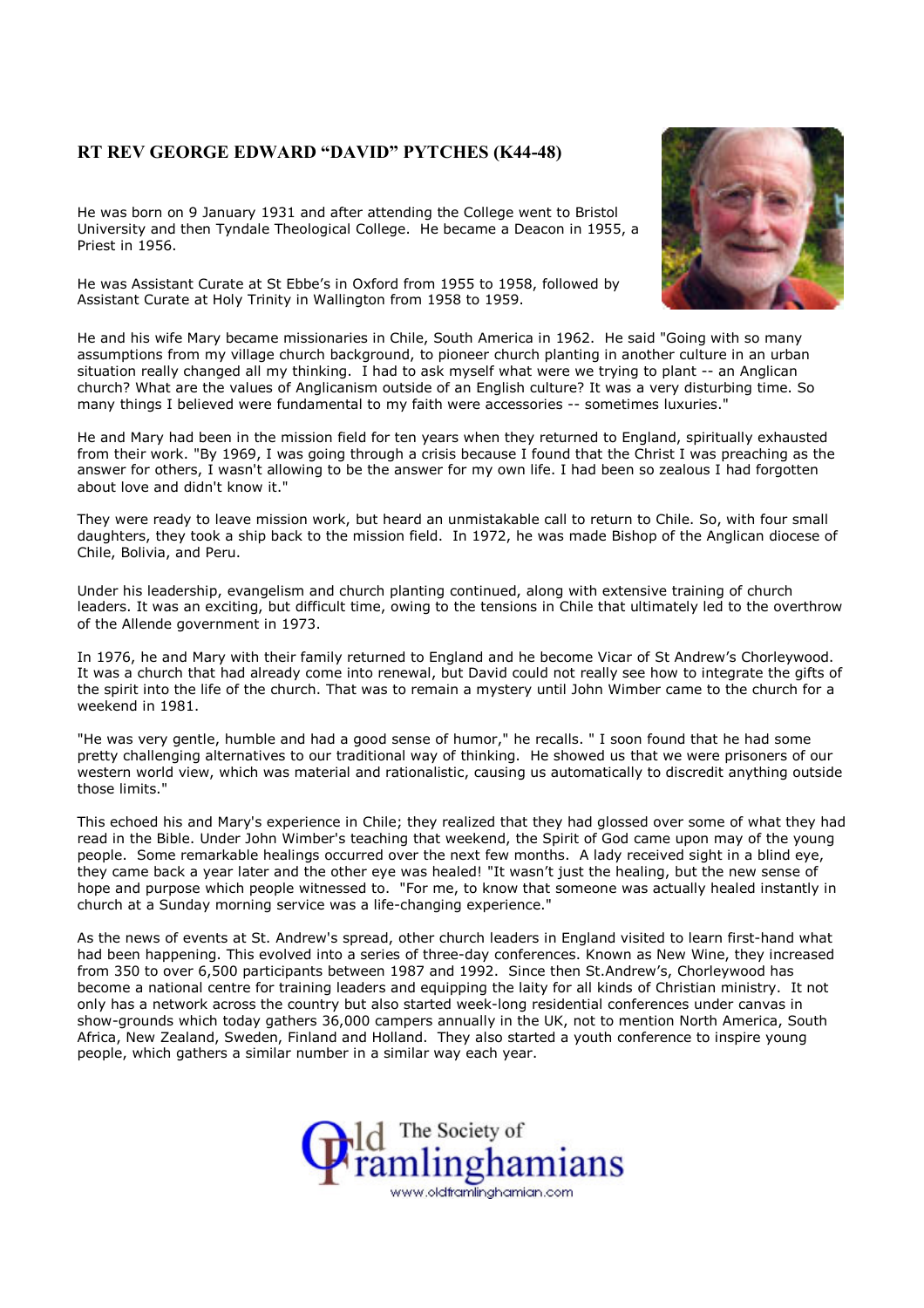Since retiring from St Andrew's in 1996 he has continued his national and international ministry with New Wine and Soul Survivor, both of which he founded with his wife. He still travels widely to speak at churches and conferences around the world.

Along with Bishop FitzSimons Allison and four others, he participated in the controversial consecration in 2000, in Singapore, of two bishops opposed to the blessing of same-sex unions by the Episcopal Church USA.

In 2006 he was one of the signatories to the "A Covenant for the Church of England", which sets out where orthodox Anglicans stand.

He is the author of many books, including his autobiography, Living at the Edge.

- Come Holy Spirit: Learning to Minister in Power (1985)
- Liturgy and Liberty (1989)
- Does God Speak Today? (1989)
- Some Said It Thundered:A Personal Encounter with the Kansas City Prophets (1990)
- What Is the New Age? (1990)
- Prophecy in the Local Church: A Practical Handbook and Historical Overview (1993)
- Going Empty Handed (1996)
- The Hot Line: How Can We Hear God Speak Today? (1997)
- Leadership For New Life (1998)
- John Wimber: A Tribute by David Pytches (1998)
- Out of the Mouth of Babes (1999)
- Four Funerals and a Wedding (1999)
- Words of Knowledge (1999)
- Healing Ministry Training (1999)
- Healing Ministry and Pastoral Prayer Ministry: An Introduction for the Local Church (1999)
- Living at the Edge (2002)
- Burying the Bishop (2002)
- Family Matters (2002)
- Church Matters (2002)
- Can Anyone Be A Leader? (2004)